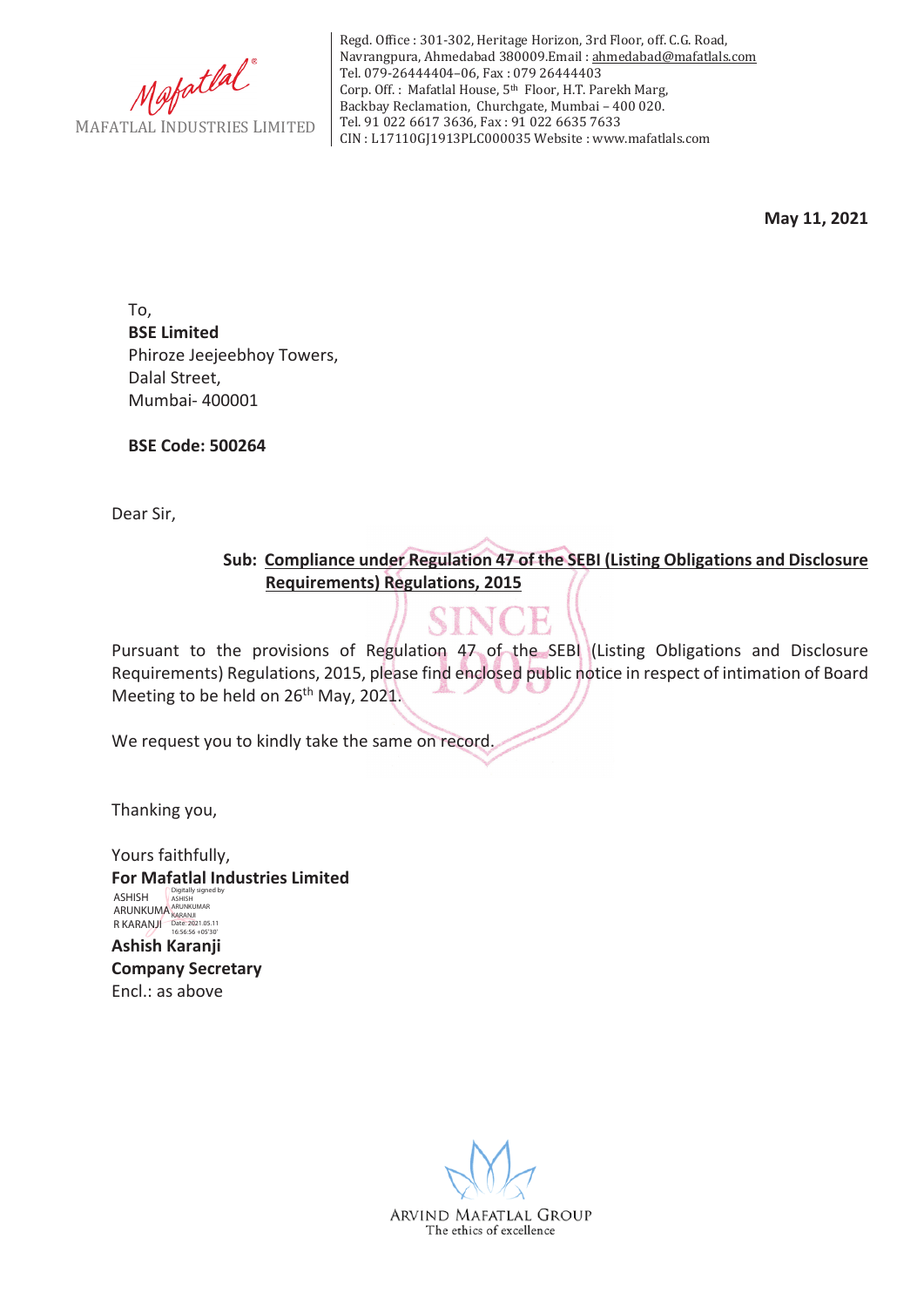

| Mafallel<br><b>MAFATLAL INDUSTRIES LIMITED</b><br>CIN: L17110GJ1913PLC000035<br>Read. Office: 301-302. Heritage Horizon. 3 <sup>°</sup> Floor. Off: C.G. Road. Navrangpura.<br>Ahmedabad-380 009, Tele, No. 079-26444404-06 Fax No. 079-26444403<br>E-mail: ahmedabad@mafatlals.com Web Site: www.mafatlals.com<br><b>NOTICE</b>                                                                                                                                                                                                |
|---------------------------------------------------------------------------------------------------------------------------------------------------------------------------------------------------------------------------------------------------------------------------------------------------------------------------------------------------------------------------------------------------------------------------------------------------------------------------------------------------------------------------------|
|                                                                                                                                                                                                                                                                                                                                                                                                                                                                                                                                 |
| NOTICE IS HEREBY GIVEN pursuant to Regulation 29 and Regulation 47 of<br>the SEBI (Listing Obligations and Disclosure Requirements) Regulations,<br>2015 a Meeting of the Board of Directors of the Company will be held on<br>Wednesday, 26th day of May, 2021, at Mumbai, inter alia, to consider and<br>approve the Audited Financial Results of the Company for the Year ended<br>on 31" March, 2021 and to consider not to recommend any Dividend/<br>passing over of Dividend on the Equity Shares of the Company for the |
|                                                                                                                                                                                                                                                                                                                                                                                                                                                                                                                                 |
|                                                                                                                                                                                                                                                                                                                                                                                                                                                                                                                                 |
|                                                                                                                                                                                                                                                                                                                                                                                                                                                                                                                                 |
|                                                                                                                                                                                                                                                                                                                                                                                                                                                                                                                                 |
|                                                                                                                                                                                                                                                                                                                                                                                                                                                                                                                                 |
|                                                                                                                                                                                                                                                                                                                                                                                                                                                                                                                                 |
|                                                                                                                                                                                                                                                                                                                                                                                                                                                                                                                                 |
|                                                                                                                                                                                                                                                                                                                                                                                                                                                                                                                                 |
|                                                                                                                                                                                                                                                                                                                                                                                                                                                                                                                                 |
|                                                                                                                                                                                                                                                                                                                                                                                                                                                                                                                                 |
| Financial Year 2020-21.                                                                                                                                                                                                                                                                                                                                                                                                                                                                                                         |
| Further, We have to inform you that pursuant to SEBI (Prohibition of<br>Insider Trading) Regulations, 2015 as amended read with the Company's                                                                                                                                                                                                                                                                                                                                                                                   |
| Code of Conduct to Regulate, Monitor and Report Trading by Insiders, the                                                                                                                                                                                                                                                                                                                                                                                                                                                        |
| Trading Window in respect of dealings in the Equity Shares of the                                                                                                                                                                                                                                                                                                                                                                                                                                                               |
| Company, remained closed, for all the Directors, Designated (specified)                                                                                                                                                                                                                                                                                                                                                                                                                                                         |
| Employees of the Company and "the connected persons" with the Company,                                                                                                                                                                                                                                                                                                                                                                                                                                                          |
| from 31" March, 2021 to 28" May, 2021 (both days inclusive). The trading                                                                                                                                                                                                                                                                                                                                                                                                                                                        |
| window in respect of dealing in the shares of the Company shall reopen                                                                                                                                                                                                                                                                                                                                                                                                                                                          |
| from 29 <sup>th</sup> May, 2021.                                                                                                                                                                                                                                                                                                                                                                                                                                                                                                |
| This information is also available on Company's website                                                                                                                                                                                                                                                                                                                                                                                                                                                                         |
| www.mafatlals.com, as also on the website of the Bombay Stock<br>Exchange Limited www.bseindia.com                                                                                                                                                                                                                                                                                                                                                                                                                              |
|                                                                                                                                                                                                                                                                                                                                                                                                                                                                                                                                 |
| For Mafatlal Industries Limited.                                                                                                                                                                                                                                                                                                                                                                                                                                                                                                |
| Ashish A. Karanii<br>Place: Ahmedabad<br>Dated: 10 <sup>th</sup> May, 2021<br><b>Company Secretary</b><br><b>ARVIND MAFATLAL GROUP</b>                                                                                                                                                                                                                                                                                                                                                                                          |